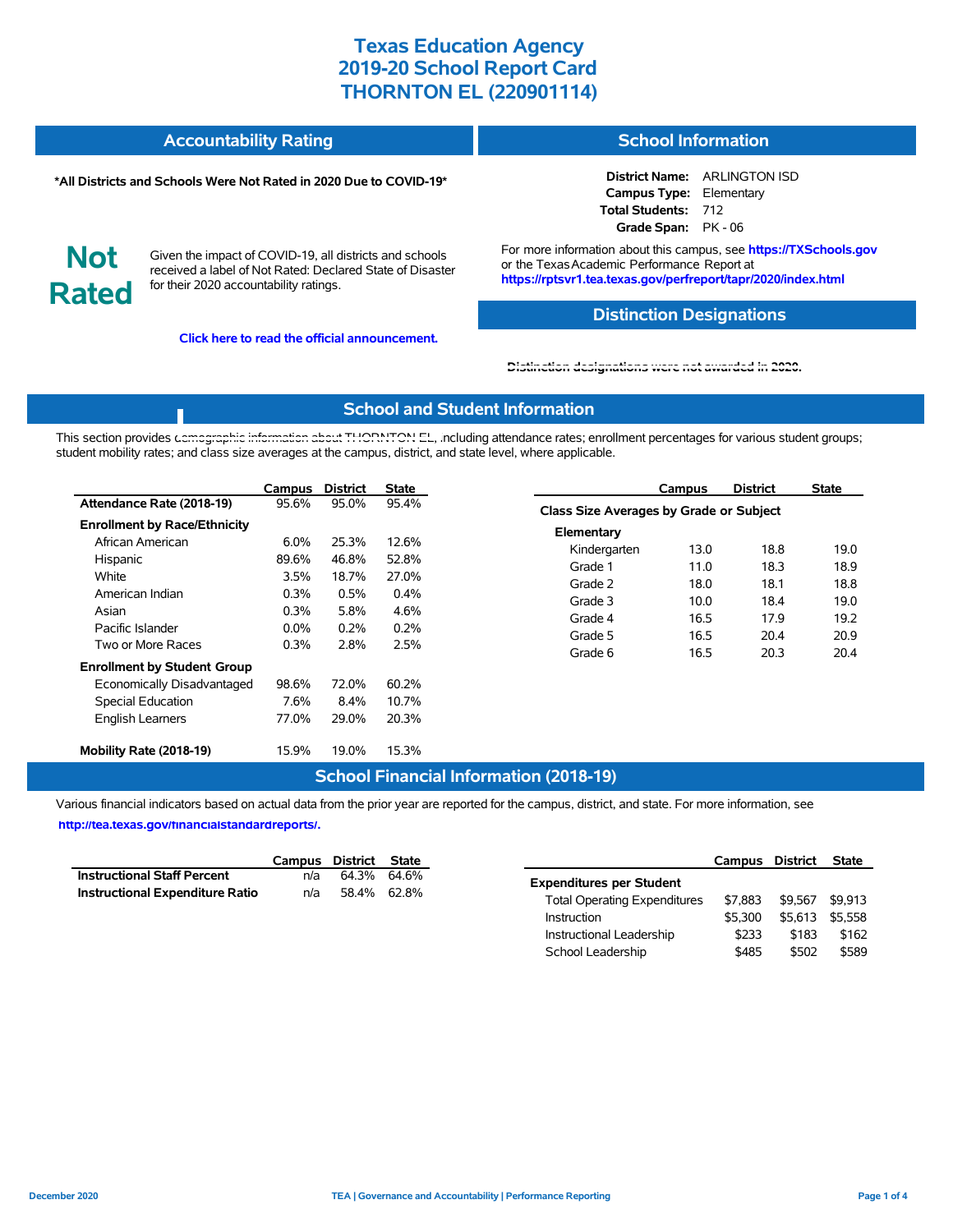### **STAAR Outcomes**

This section provides STAAR performance and Academic Growth outcomes. Academic Growth measures whether students are maintaining performance or improving from year to year. **Please note that due to the cancellation of spring 2020 State of Texas Assessments of Academic Readiness (STAAR) due to the COVID-19 pandemic, the performance of this year's report is not updated.**

|                                                                                |      |              |     |     | <b>African</b>                    |     |              | American     |        | <b>Pacific</b>  | More                     | Econ     |  |
|--------------------------------------------------------------------------------|------|--------------|-----|-----|-----------------------------------|-----|--------------|--------------|--------|-----------------|--------------------------|----------|--|
|                                                                                |      | <b>State</b> |     |     | District Campus American Hispanic |     | White        | Indian       | Asian  | <b>Islander</b> | <b>Races</b>             | Disadv   |  |
| STAAR Performance Rates at Approaches Grade Level or Above (All Grades Tested) |      |              |     |     |                                   |     |              |              |        |                 |                          |          |  |
| All Subjects                                                                   | 2019 | 78%          | 74% | 66% | 72%                               | 66% | 56%          | 20%          | $\ast$ |                 | $\ast$                   | 66%      |  |
|                                                                                | 2018 | 77%          | 72% | 59% | 62%                               | 59% | 53%          | 11%          | 57%    |                 | $\overline{\phantom{a}}$ | 58%      |  |
| ELA/Reading                                                                    | 2019 | 75%          | 70% | 61% | 80%                               | 61% | 43%          | $\ast$       | $\ast$ |                 | *                        | 61%      |  |
|                                                                                | 2018 | 74%          | 69% | 54% | 55%                               | 55% | 50%          | $\ast$       | $\ast$ |                 | $\overline{a}$           | 54%      |  |
| Mathematics                                                                    | 2019 | 82%          | 78% | 74% | 67%                               | 75% | 57%          | *            | $\ast$ |                 | $\ast$                   | 74%      |  |
|                                                                                | 2018 | 81%          | 77% | 66% | 73%                               | 66% | 67%          | *            | $\ast$ |                 | $\overline{a}$           | 65%      |  |
| Writing                                                                        | 2019 | 68%          | 63% | 54% | *                                 | 51% | $\ast$       |              |        |                 | $\overline{a}$           | 54%      |  |
|                                                                                | 2018 | 66%          | 61% | 42% | 40%                               | 43% | $\ast$       | $\ast$       |        |                 | L,                       | 40%      |  |
| Science                                                                        | 2019 | 81%          | 77% | 64% | 60%                               | 65% |              | $\ast$       |        |                 | $\ast$                   | 64%      |  |
|                                                                                | 2018 | 80%          | 76% | 63% | $\ast$                            | 62% | $\ast$       | $\ast$       | $\ast$ |                 |                          | 62%      |  |
| STAAR Performance Rates at Meets Grade Level or Above (All Grades Tested)      |      |              |     |     |                                   |     |              |              |        |                 |                          |          |  |
| All Subjects                                                                   | 2019 | 50%          | 45% | 28% | 41%                               | 28% | 13%          | 0%           | $\ast$ |                 | $\ast$                   | 27%      |  |
|                                                                                | 2018 | 48%          | 44% | 21% | 28%                               | 22% | 13%          | 0%           | 14%    |                 | $\overline{a}$           | 21%      |  |
| ELA/Reading                                                                    | 2019 | 48%          | 43% | 26% | 47%                               | 26% | $0\%$        | $\ast$       | $\ast$ |                 | $\ast$                   | 26%      |  |
|                                                                                | 2018 | 46%          | 42% | 21% | 27%                               | 21% | $0\%$        | $\ast$       | $\ast$ |                 | L,                       | 20%      |  |
| Mathematics                                                                    | 2019 | 52%          | 47% | 34% | 40%                               | 34% | 29%          | $\ast$       | $\ast$ |                 | $\ast$                   | 33%      |  |
|                                                                                | 2018 | 50%          | 44% | 23% | 27%                               | 23% | 17%          | $\ast$       | $\ast$ |                 | $\overline{\phantom{a}}$ | 24%      |  |
| Writing                                                                        | 2019 | 38%          | 33% | 21% | $\ast$                            | 20% | $\ast$       |              |        |                 | $\overline{a}$           | 21%      |  |
|                                                                                | 2018 | 41%          | 36% | 22% | 40%                               | 22% | $\ast$       | $\ast$       |        |                 | $\overline{a}$           | 19%      |  |
| Science                                                                        | 2019 | 54%          | 48% | 21% | 20%                               | 21% |              | $\ast$       |        |                 | $\ast$                   | 19%      |  |
|                                                                                | 2018 | 51%          | 47% | 19% | $\ast$                            | 20% | $\ast$       | $\ast$       | $\ast$ |                 | $\overline{a}$           | 20%      |  |
| <b>STAAR Performance Rates at Masters Grade Level (All Grades Tested)</b>      |      |              |     |     |                                   |     |              |              |        |                 |                          |          |  |
| All Subjects                                                                   | 2019 | 24%          | 20% | 10% | 18%                               | 10% | 0%           | 0%           | $\ast$ |                 | $\ast$                   | 10%      |  |
|                                                                                | 2018 | 22%          | 19% | 6%  | 7%                                | 6%  | 7%           | 0%           | 0%     |                 | $\overline{a}$           | 6%       |  |
| ELA/Reading                                                                    | 2019 | 21%          | 18% | 9%  | 7%                                | 10% | 0%           | $\ast$       | $\ast$ |                 | $\ast$                   | 9%       |  |
|                                                                                | 2018 | 19%          | 17% | 4%  | 9%                                | 4%  | 0%           | $\ast$       | $\ast$ |                 | $\overline{a}$           | 5%       |  |
| Mathematics                                                                    | 2019 | 26%          | 23% | 15% | 33%                               | 14% | 0%           | $\ast$       | $\ast$ |                 | $\ast$                   | 14%      |  |
|                                                                                | 2018 | 24%          | 21% | 7%  | 0%                                | 8%  | 0%           | $\ast$       | $\ast$ |                 | $\overline{a}$           | 7%       |  |
| Writing                                                                        | 2019 | 14%          | 11% | 4%  | $\ast$                            | 3%  | $\ast$       |              | ÷.     |                 | $\overline{a}$           | 4%       |  |
|                                                                                | 2018 | 13%          | 10% | 6%  | 20%                               | 6%  | $\ast$       | $\ast$       |        |                 | $\overline{a}$           | 6%       |  |
| Science                                                                        | 2019 | 25%          | 21% | 5%  | 0%                                | 5%  | ۰            | *            |        |                 | $\ast$                   | 5%       |  |
|                                                                                | 2018 | 23%          | 21% | 7%  | $\ast$                            | 7%  | $\ast$       | $\ast$       | $\ast$ |                 |                          | 8%       |  |
|                                                                                |      |              |     |     |                                   |     |              |              |        |                 |                          |          |  |
| <b>Academic Growth Score (All Grades Tested)</b>                               |      |              |     |     |                                   |     |              | $\ast$       | $\ast$ |                 | $\ast$                   |          |  |
| <b>Both Subjects</b>                                                           | 2019 | 69           | 69  | 66  | 73                                | 67  | 61<br>$\ast$ |              |        |                 |                          | 66       |  |
|                                                                                | 2018 | 69           | 70  | 64  | 69                                | 64  | $\ast$       | 33<br>$\ast$ | $\ast$ |                 | $\ast$                   | 64       |  |
| ELA/Reading                                                                    | 2019 | 68           | 67  | 61  | 80                                | 60  | $\ast$       | $\ast$       | $\ast$ |                 |                          | 61       |  |
|                                                                                | 2018 | 69<br>70     | 69  | 64  | 63                                | 65  |              | $\ast$       | $\ast$ |                 | $\ast$                   | 64<br>71 |  |
| Mathematics                                                                    | 2019 |              | 71  | 71  | 65                                | 73  | 40<br>$\ast$ | $\ast$       | $\ast$ |                 |                          |          |  |
|                                                                                | 2018 | 70           | 70  | 63  | 75                                | 62  |              |              |        |                 |                          | 63       |  |

? Indicates that the data for this item were statistically improbable or were reported outside a reasonable range.<br>- Indicates zero observations reported for this group.<br>\* Indicates results are masked due to small numbers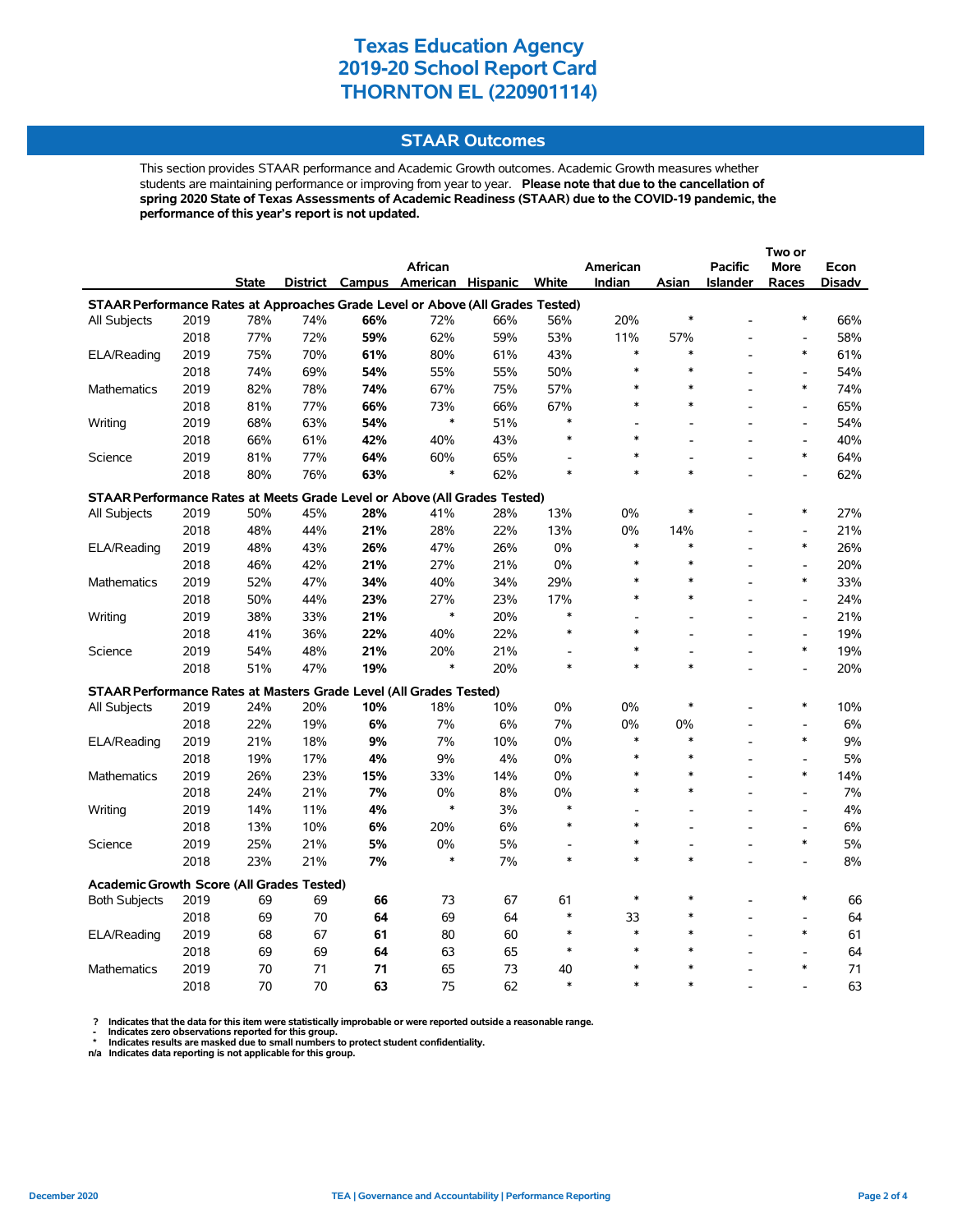### **Prior-Year Non-Proficient and Student Success Initiative STAAR Outcomes**

Progress of Prior-Year Non-Proficient Students shows STAAR performance rates for students who did not perform satisfactorily in 2017-18 but did in 2018-19. Student Success Initiative shows rates related to the requirement for students to demonstrate proficiency on the reading and mathematics STAAR in grades 5 and 8. **Please note that due to the cancellation of spring 2020 State of Texas Assessments of Academic Readiness (STAAR) due to the COVID-19 pandemic, this year's report is not updated.**

|                                                |              |                 |                                                   |                                                                       |                 | Two or |          |       |                 |             |               |  |
|------------------------------------------------|--------------|-----------------|---------------------------------------------------|-----------------------------------------------------------------------|-----------------|--------|----------|-------|-----------------|-------------|---------------|--|
|                                                |              |                 |                                                   | African                                                               |                 |        | American |       | <b>Pacific</b>  | <b>More</b> | Econ          |  |
|                                                | <b>State</b> | <b>District</b> | Campus                                            | American                                                              | <b>Hispanic</b> | White  | Indian   | Asian | <b>Islander</b> | Races       | <b>Disadv</b> |  |
| Progress of Prior-Year Non-Proficient Students |              |                 |                                                   |                                                                       |                 |        |          |       |                 |             |               |  |
| Sum of Grades 4-8                              |              |                 |                                                   |                                                                       |                 |        |          |       |                 |             |               |  |
| Reading                                        |              |                 |                                                   |                                                                       |                 |        |          |       |                 |             |               |  |
| 2019                                           | 41%          | 39%             | 39%                                               | ∗                                                                     | 39%             | $\ast$ | $\ast$   |       |                 | ∗           | 39%           |  |
| 2018                                           | 38%          | 36%             | 24%                                               | ∗                                                                     | 25%             | ∗      | $\ast$   |       |                 |             | 24%           |  |
| <b>Mathematics</b>                             |              |                 |                                                   |                                                                       |                 |        |          |       |                 |             |               |  |
| 2019                                           | 45%          | 42%             | 39%                                               | $\ast$                                                                | 41%             | $\ast$ | $\ast$   |       |                 | $\ast$      | 38%           |  |
| 2018                                           | 47%          | 41%             | 43%                                               | ∗                                                                     | 43%             |        | *        |       |                 | -           | 43%           |  |
| <b>Students Success Initiative</b>             |              |                 |                                                   |                                                                       |                 |        |          |       |                 |             |               |  |
| <b>Grade 5 Reading</b>                         |              |                 |                                                   |                                                                       |                 |        |          |       |                 |             |               |  |
|                                                |              |                 |                                                   | Students Meeting Approaches Grade Level on First STAAR Administration |                 |        |          |       |                 |             |               |  |
| 2019                                           | 78%          | 73%             | 68%                                               | *                                                                     | 69%             |        | $\ast$   |       |                 | $\ast$      | 68%           |  |
|                                                |              |                 | <b>Students Requiring Accelerated Instruction</b> |                                                                       |                 |        |          |       |                 |             |               |  |
| 2019                                           | 22%          | 27%             | 32%                                               | *                                                                     | 31%             |        | $\ast$   |       |                 | $\ast$      | 32%           |  |
| <b>STAAR Cumulative Met Standard</b>           |              |                 |                                                   |                                                                       |                 |        |          |       |                 |             |               |  |
| 2019                                           | 86%          | 82%             | 81%                                               | *                                                                     | 82%             |        | $\ast$   |       |                 | $\ast$      | 81%           |  |
| <b>Grade 5 Mathematics</b>                     |              |                 |                                                   |                                                                       |                 |        |          |       |                 |             |               |  |
|                                                |              |                 |                                                   | Students Meeting Approaches Grade Level on First STAAR Administration |                 |        |          |       |                 |             |               |  |
| 2019                                           | 83%          | 77%             | 67%                                               |                                                                       | 68%             |        | *        |       |                 | *           | 67%           |  |
|                                                |              |                 | <b>Students Requiring Accelerated Instruction</b> |                                                                       |                 |        |          |       |                 |             |               |  |
| 2019                                           | 17%          | 23%             | 33%                                               | $\ast$                                                                | 32%             |        | *        |       |                 | ∗           | 33%           |  |
| <b>STAAR Cumulative Met Standard</b>           |              |                 |                                                   |                                                                       |                 |        |          |       |                 |             |               |  |
| 2019                                           | 90%          | 85%             | 81%                                               | ∗                                                                     | 83%             |        | $\ast$   |       |                 | *           | 80%           |  |

 **? Indicates that the data for this item were statistically improbable or were reported outside a reasonable range.**

 **- Indicates zero observations reported for this group. \* Indicates results are masked due to small numbers to protect student confidentiality.**

**n/a Indicates data reporting is not applicable for this group.**